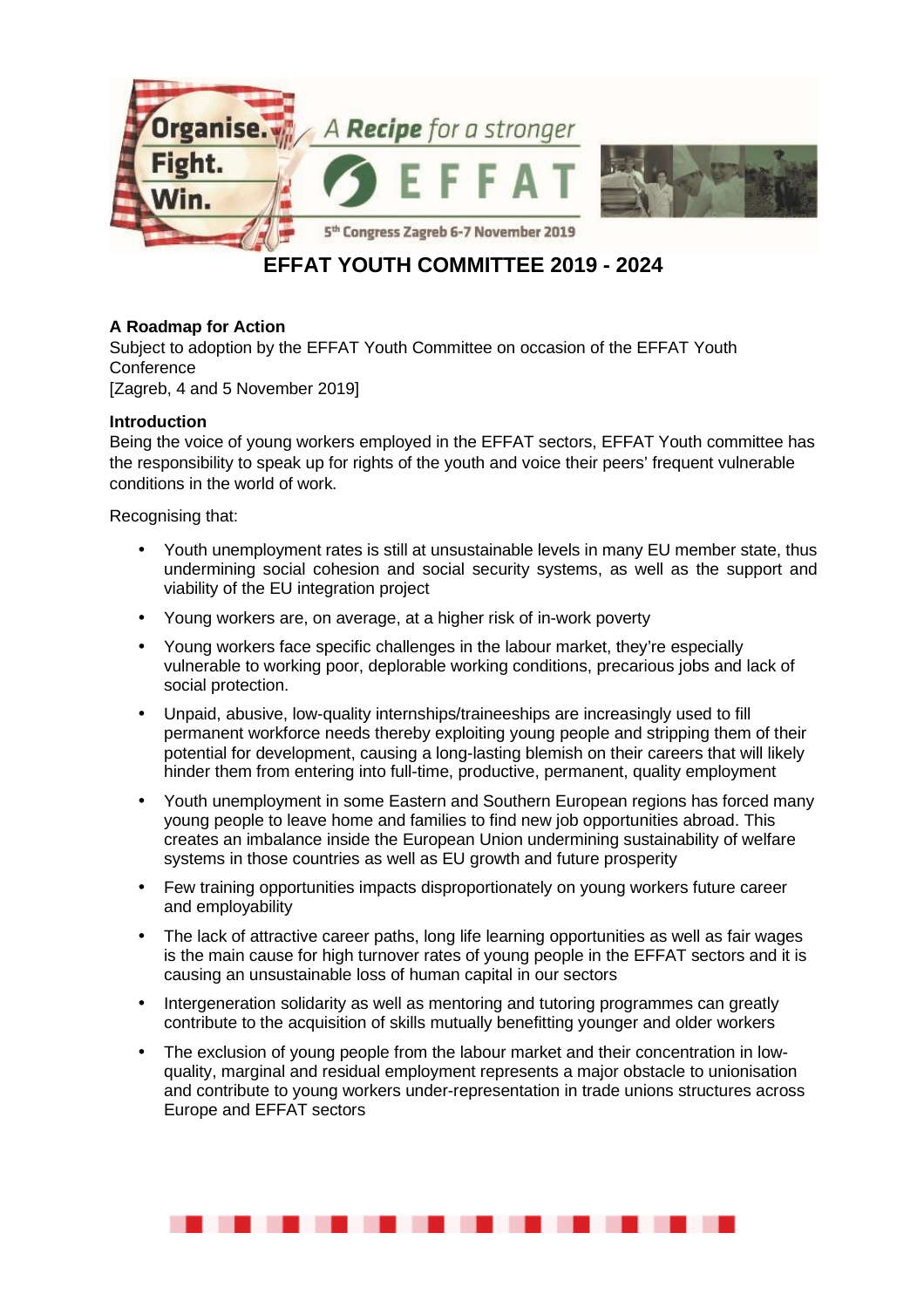

- As the world of work has changed so have organising techniques
- Making Trade Union image more attractive for young people is becoming an urgent priority
- Young members can find new methods of coming together be it through digital platforms or online collective actions

Over the years to come the Youth committee will concentrate on the following three pillars of action:

### **1. Building internal cohesion**

- Reinforcing the transnational and cross-sectoral cooperation between YC members through the creation of communication tools that facilitate exchange of practices and information flow
- Finding new opportunities to meet and build synergies also attending trainings provided by the ETUC and the ETUI
- Empowering the role of the Bureau in ensuring proper coordination and cooperation among YC members

#### **2. Building alliances**

- Build alliances with civil society and NGOs, students'organisations to fight jointly on common challenges.
- Cooperation with other ETUFs youth structures and the ETUC Youth Committee on joint initiatives and campaigns on common fights, i.e: Fridays for future, back to our future and continued sharing of best practices
- Cooperation with the IUF Youth Committee
- Support campaigns on a transnational/global level

## **3. Organising**

- Empowering the EFFAT Youth Committee aims to develop own run campaigns on specific challenges identified by the Youth Committee
- Coordinated by the EFFAT Youth Committee such campaign will particularly focus on the development of organizing techniques for the most vulnerable categories.
- The campaign is supported by the drafting and implementation of national action plans in the framework of a European/Global campaign
- Continue the exchange of good practices in organising young workers, migrant workers and platform workers